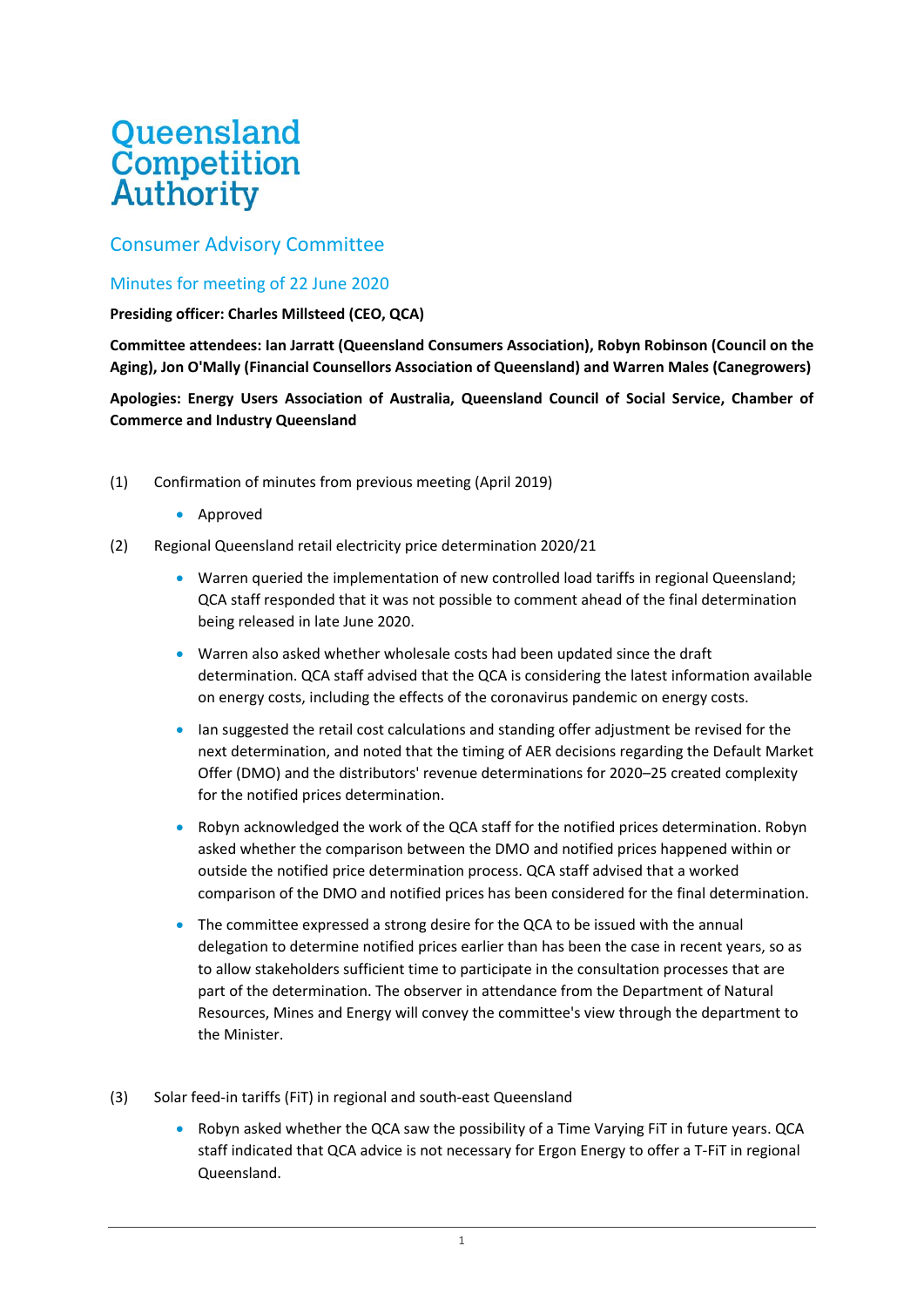- (4) South east Queensland retail electricity market monitoring
	- Ian supports incentives and benefits being analysed in the QCA's market monitoring reports.
	- Robyn asked whether the market monitoring reports would address the impacts of the coronavirus pandemic on the SEQ retail electricity market. QCA staff indicated that it was likely that the annual market monitoring report would include commentary on the pandemic.
- (5) Origin Energy late payment fees
	- Committee members noted the paper.
- (6) Advanced digital metering
	- Warren asked whether customers or distributors would realise the release the benefits of deployment of smart meters in SEQ. QCA staff replied that the report states that, as SEQ is a competitive market, costs and benefits will be passed through to customers.
	- Robyn asked whether there had been any response/action from the government following the report; the department will provide a response to Robyn.
	- Ian noted the report demonstrated the complexity of cost/benefit analysis.
- (7) Maximum fees payable under schedule 8 of the Electricity Regulation
	- Ian noted the schedule 8 issues relate to the 'move-in move-out' problem where premises are unnecessarily de-energised.
- (8) Guaranteed Service Levels scheme
	- Ian supports annual reporting by the QCA
- (9) Forward work program
	- Warren raised the need for timely issuance of delegations for the notified price determination. Warren added that the consultation paper should be released by the QCA earlier than late December each year.
	- Robyn noted the imposition on consumer advocates of the release of the consultation paper over the Christmas period.
- (10) Energy and Water Ombudsman Queensland update
	- EWOQ has experienced a decrease in complaint cases during the coronavirus pandemic.
	- EWOQ looking to expand its jurisdiction to cover embedded networks.